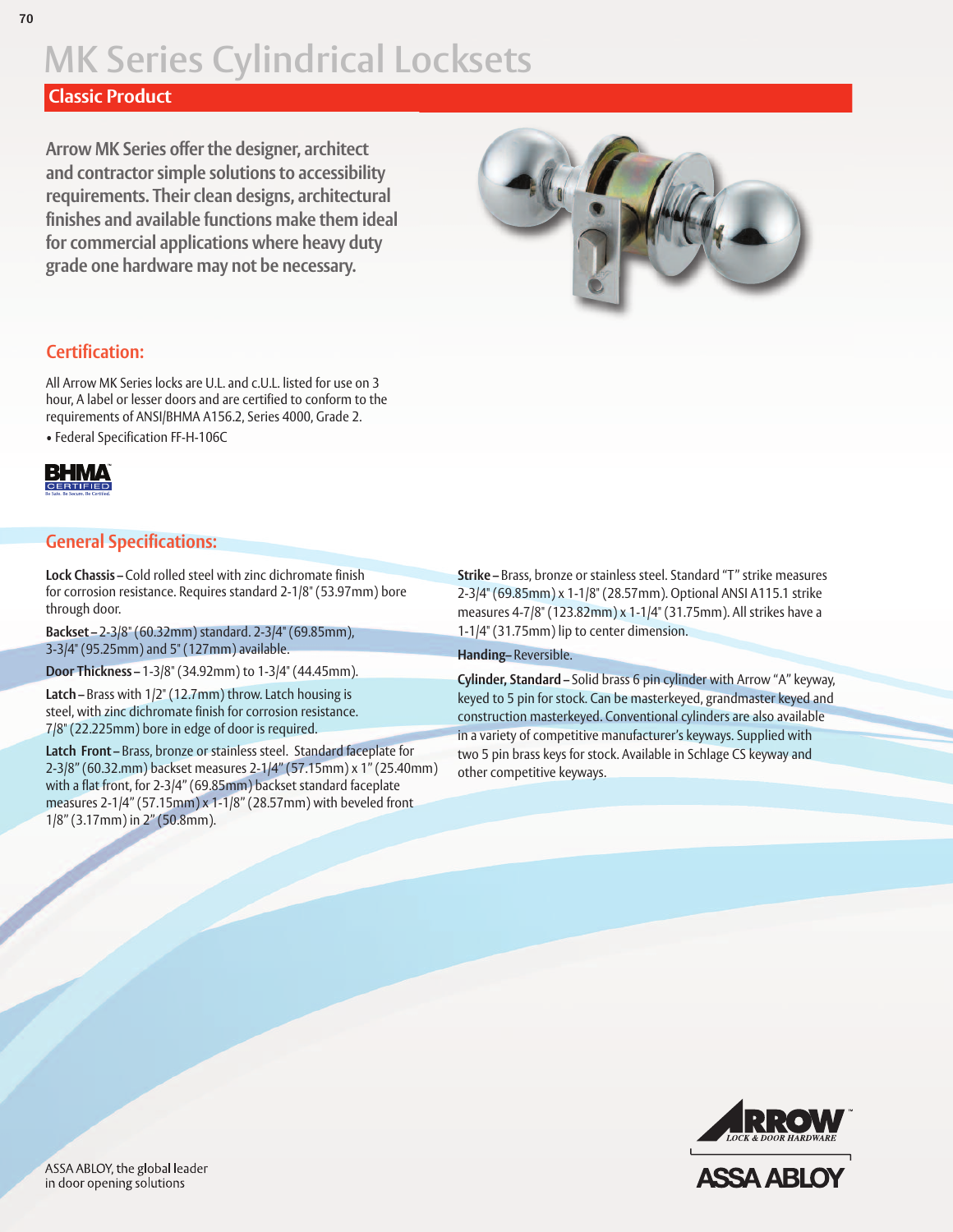## **Classic Product**

## **Designs:**



|                                                                                                                                                                                                                                                                                                       | $\overline{2}$<br>606 | US <sub>4</sub> |
|-------------------------------------------------------------------------------------------------------------------------------------------------------------------------------------------------------------------------------------------------------------------------------------------------------|-----------------------|-----------------|
|                                                                                                                                                                                                                                                                                                       | 3 609                 | US5             |
|                                                                                                                                                                                                                                                                                                       | 4 612                 | <b>US10</b>     |
| <b>Cylinder Options:</b>                                                                                                                                                                                                                                                                              | 5 613                 | <b>US10B</b>    |
| Conventional-MK Series locksets are supplied standard with Arrow<br>$\alpha$ , and the state of the state of the state of the state of the state of the state of the state of the state of the state of the state of the state of the state of the state of the state of the state of the state of th | $6 \ 619$             | <b>US15</b>     |

**Convent** "A" keyway, 6 pin cylinder. As with all other lock series, various levels of masterkeying are available. Conventional

cylinders are available in a variety of competitive manufacturers keyways. Supplied with two brass keys.

**Interchangeable Core** – Lockset prepared for use with 6 or 7 pin interchangeable core. Supplied less core, but packed with 6 and 7 pin tailpieces. Will also accept cores manufactured by Best™, Falcon™, Medeco Keymark™ and others. Suffix "IC" to design. Temporary Arrow construction cores are also available.

### **Interchangeable Core:**

**Q** Look for this symbol to indicate availability of product with interchangeable core.



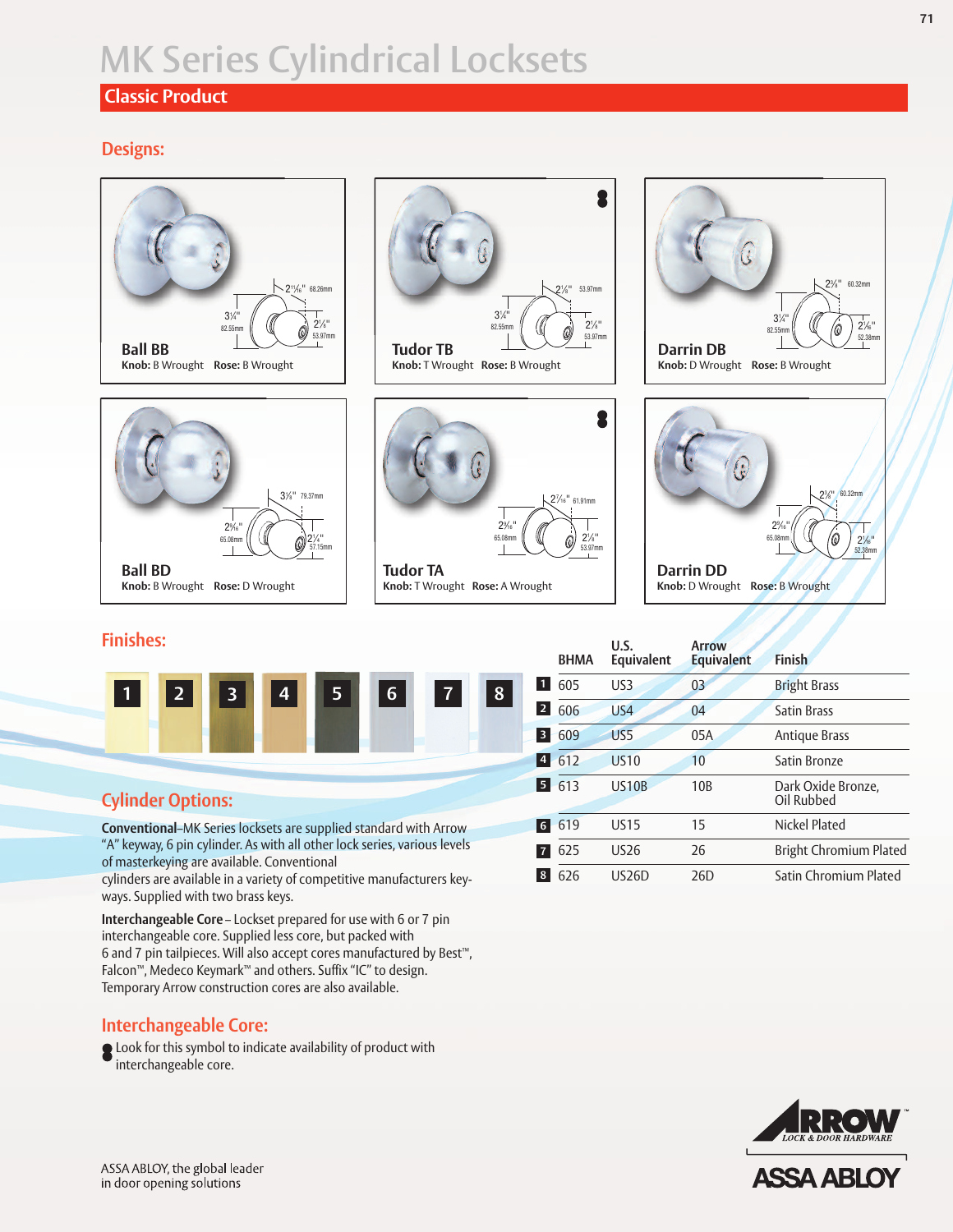## **Classic Product**

| <b>ARROW</b><br><b>STANDARD</b> | ANSI/<br>FED#                   | <b>FUNCTION</b>          |               | <b>DESCRIPTION</b>                                                                                                                                                                                                                                                                                                                                                                                                   |
|---------------------------------|---------------------------------|--------------------------|---------------|----------------------------------------------------------------------------------------------------------------------------------------------------------------------------------------------------------------------------------------------------------------------------------------------------------------------------------------------------------------------------------------------------------------------|
| <b>MK01</b>                     | F75/161N, 160N                  | Passage                  |               | Latch bolt operated by knob from either side at all<br>times                                                                                                                                                                                                                                                                                                                                                         |
| <b>MK02</b>                     | F76/161L, 160L                  | <b>Privacy</b>           | $\frac{1}{2}$ | Latch bolt operated by knob from either side. Outside<br>knob is locked by push button inside and unlocked by<br>emergency release outside, operating inside knob or<br>closing door.                                                                                                                                                                                                                                |
| <b>MK03</b>                     | F111                            | Communicating<br>Passage | $\sqrt{6}$    | Dead locking latch bolt operated by knob one side<br>only at all times. Non removable blank trim outside.                                                                                                                                                                                                                                                                                                            |
| <b>MK04</b>                     | F77/161P, 160P                  | Patio                    | ģ             | Dead locking latch bolt operated by knob from either<br>side. Outside knob is locked by push button inside and<br>unlocked by operating inside knob or closing door. Do<br>not use on doors in rooms that have no other<br>entrance.                                                                                                                                                                                 |
| <b>MK05</b>                     | F78/161M, 160M                  | Communicating            |               | Dead locking latch bolt operated by knob from either<br>side. Turn button on either side locks or unlocks<br>opposite knob. Do not use on doors in rooms that<br>have no other entrance.                                                                                                                                                                                                                             |
| <b>MK08</b>                     |                                 | <b>Single Dummy Trim</b> |               | Rigid trim for one side of door only.<br>Used as pull or to match active trim.                                                                                                                                                                                                                                                                                                                                       |
| <b>MK11</b>                     | F109 (F81 & F82)/<br>161A, 160A | <b>Entrance/Office</b>   |               | Dead locking latch bolt operated by knob from either<br>side except when outside knob is locked by pushing<br>turn button inside. Key outside or operating inside<br>knob releases turn button unlocking outside knob<br>except when turn button has been rotated to keep<br>outside knob locked. Inside turn button must be<br>manually operated to unlock outside knob. Inside<br>knob always operates latch bolt. |
| <b>MK12</b>                     | F86/161D, 160D                  | Storeroom                |               | Dead locking latch bolt operated by key in outside<br>knob or by operating inside knob. Outside knob is<br>always inoperable.                                                                                                                                                                                                                                                                                        |
| <b>MK13</b>                     | F82A/161B, 160B                 | <b>Exterior</b>          |               | Dead locking latch bolt operated by knob from either<br>side except when outside knob is locked by push but-<br>ton inside. When outside knob is locked, operating key<br>in outside knob or<br>operating inside knob unlocks push button<br>and retracts latch bolt. Closing door does not release<br>push button.                                                                                                  |
|                                 |                                 |                          |               | Indicates knob rigid at all times.                                                                                                                                                                                                                                                                                                                                                                                   |



ASSA ABLOY, the global leader<br>in door opening solutions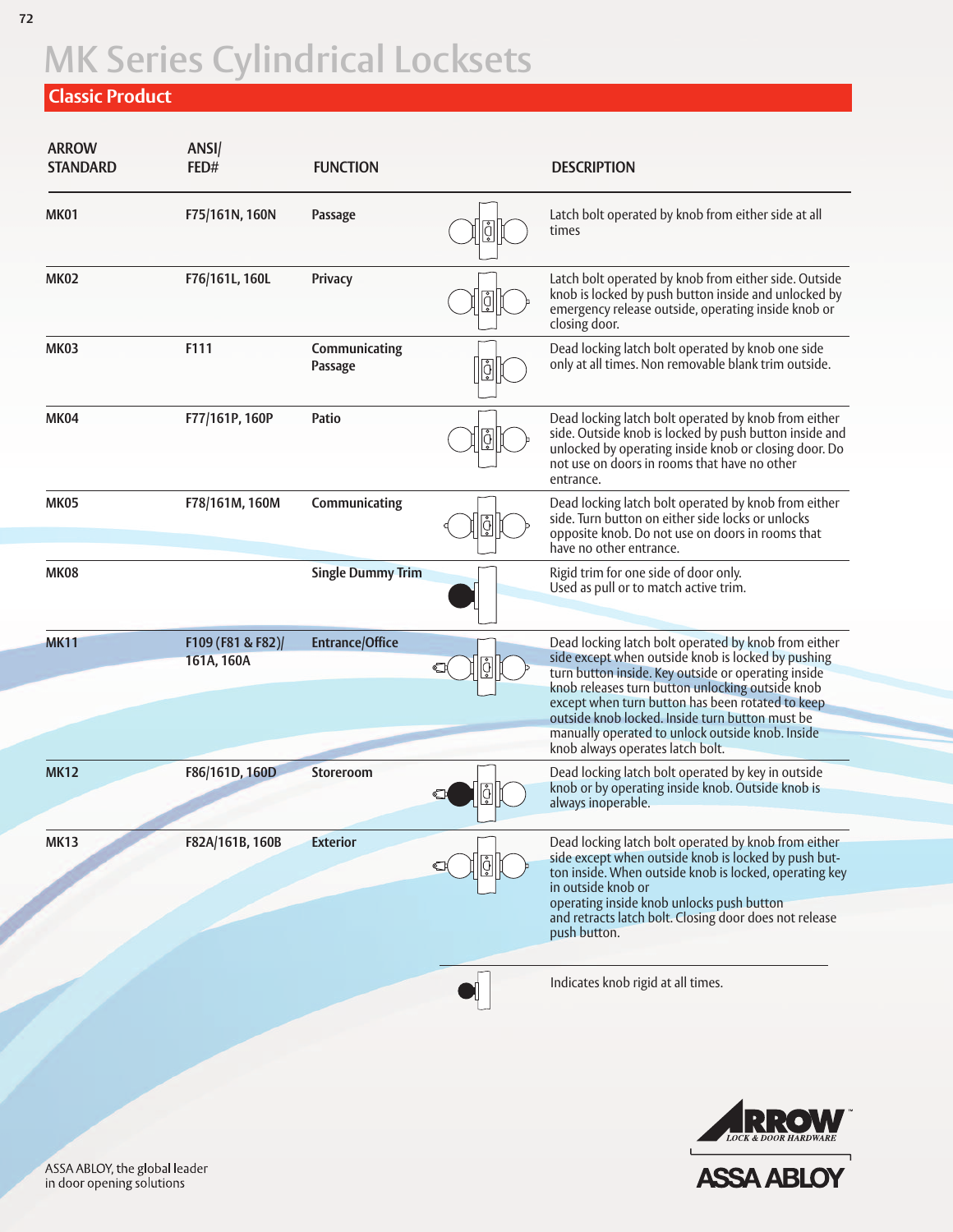## **Classic Product**

| <b>ARROW</b><br><b>STANDARD</b> | ANSI/<br>FED#  | <b>FUNCTION</b>            |   | <b>DESCRIPTION</b>                                                                                                                                                                                                                                                                                                                                                                                                                                                                                          |
|---------------------------------|----------------|----------------------------|---|-------------------------------------------------------------------------------------------------------------------------------------------------------------------------------------------------------------------------------------------------------------------------------------------------------------------------------------------------------------------------------------------------------------------------------------------------------------------------------------------------------------|
| <b>MK14</b>                     | F92/161E, 160E | <b>Service Station</b>     |   | Dead locking latch bolt operated by knob from either<br>side except when outside knob is locked by push<br>button inside. Key outside, operating inside knob or<br>closing door releases push button unlocking outside<br>knob except when slotted push button is in a locked<br>position. Inside knob always operates latch bolt.                                                                                                                                                                          |
| <b>MK15</b>                     | F93/161H, 160H | Hotel                      |   | Dead locking latch bolt operated by knob from inside<br>at all times. Outside knob always inoperable. Latch bolt<br>operated by key from outside except when push button<br>inside is operated thus shutting out all keys except<br>emergency key. Operating push button operates outside<br>visual indicator showing room is occupied. Operating<br>inside knob or closing door releases indicator and shut<br>out feature except when shut out is activated by turning<br>inside button with spanner key. |
| <b>MK17</b>                     | F84/161R, 160R | Classroom                  |   | Dead locking latch bolt operated by knob from either<br>side except when outside knob is locked from outside by<br>key. When outside knob is locked, latch bolt is operated<br>by inside knob.                                                                                                                                                                                                                                                                                                              |
| <b>MK18</b>                     | F113           | Communicating<br>Classroom |   | Dead locking latch bolt operated by knob one side only<br>except when knob is locked by key. Non removable<br>blank trim outside.                                                                                                                                                                                                                                                                                                                                                                           |
| <b>MK31</b>                     | F80/161S, 160S | Communicating              |   | Dead locking latch bolt operated by knob from either<br>side. Turning key in either knob locks or unlocks its own<br>knob independently. Do not use on doors in rooms that<br>have no other entrance.                                                                                                                                                                                                                                                                                                       |
| <b>MK32</b>                     | F88/161C, 160C | <b>Public Entrance</b>     |   | Dead locking latch bolt operated by knob from either<br>side except when outside knob is locked by key from<br>inside. When outside knob is locked, latch bolt is<br>retracted by key in outside knob or by operating<br>inside knob.                                                                                                                                                                                                                                                                       |
| <b>MK33</b>                     | F87/161W, 160W | <b>Asylum</b>              | Ů | Dead locking latch bolt operated by key in knob from<br>either side. Both knobs always inoperable.                                                                                                                                                                                                                                                                                                                                                                                                          |
| <b>MK34</b>                     |                | <b>Exterior</b>            |   | Dead locking latch bolt operated by key from outside<br>or by knob from inside except when inside knob is<br>locked by key from inside knob. Outside knob is<br>always inoperable.                                                                                                                                                                                                                                                                                                                          |

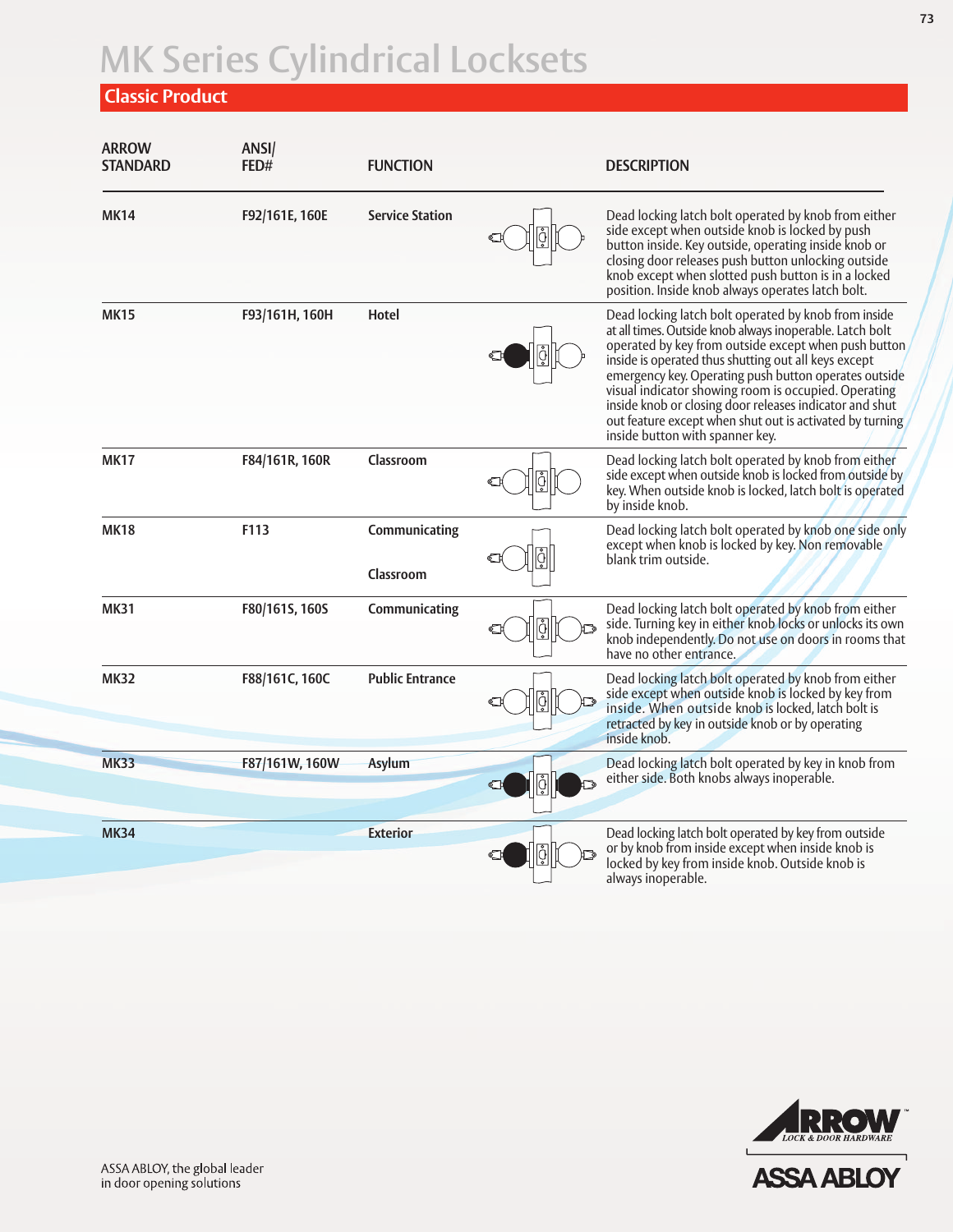## **Classic Product**

## **Latches & Strikes:**



**Latch Options:** #272 - 2-3/4" backset 1" x 2-1/4" #282 - 2-3/4" backset 1" x 2-1/4"

### **Accessories:**

**Sleeve**



**K-179:** For 1" diameter latch hole, fits all spring and dead latches.

**ASSA ABLOY** 

ASSA ABLOY, the global leader in door opening solutions